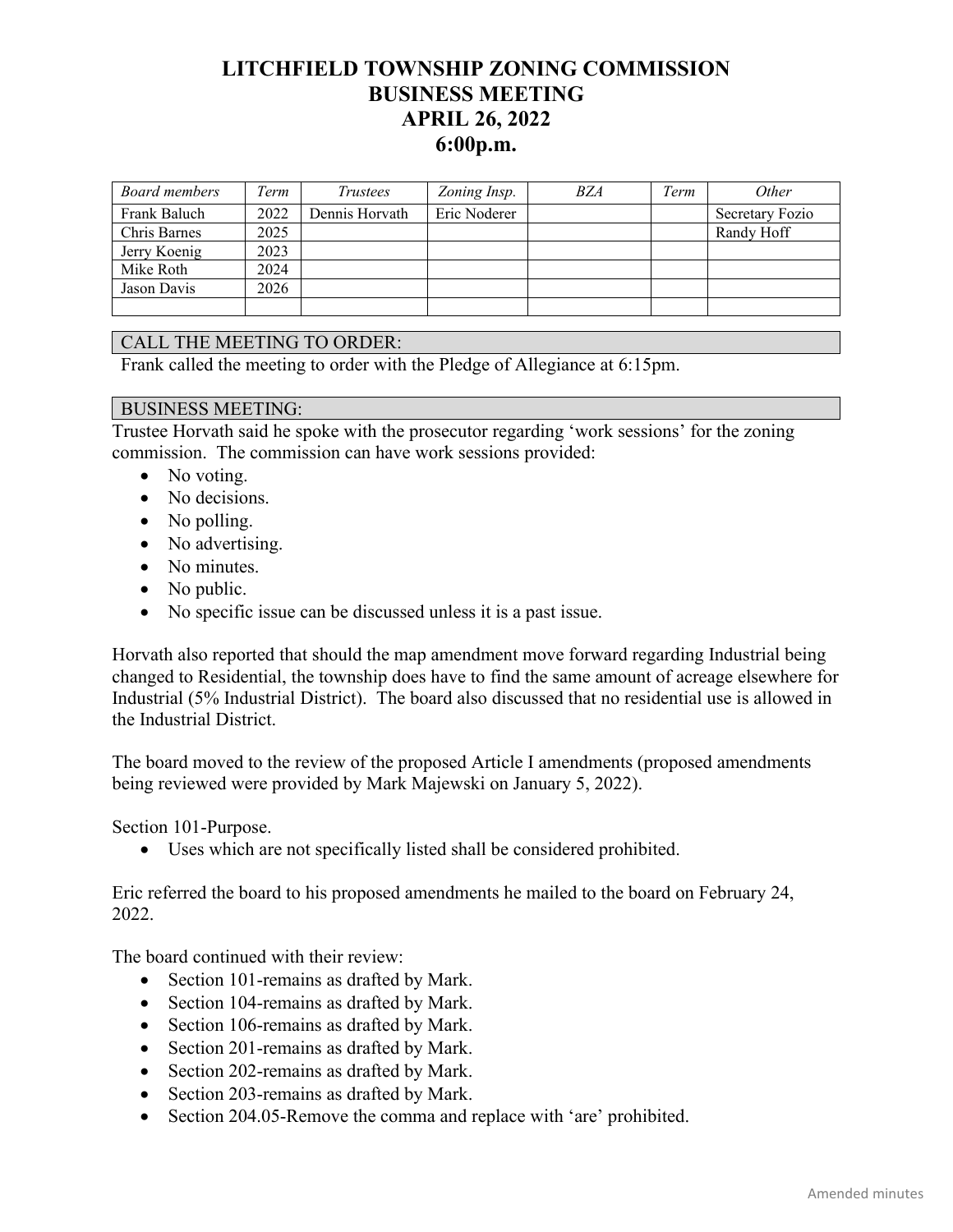For 'Business Use' table in Section 204.

• Add 'Retail/Financial'

In definitions; specifically manufacturing on page 87.

• Add 'Indoor' after materials.

On page 26, under #2.

• Take out 'materials and'

For 'Business Use' table in Section 204, page 10.

- Add 'Indoor Manufacturing Process'
- Keep inground swimming pool and have nothing for above ground pools.

Page 11-Section 205.01-For Mark Majewski.

• The board is trying to reword to allow for a single ADU in an accessory building (there would still only be one principal use allowed). Can you please find language for this?

Section 205.01.2-.

• TAKE OUT- A Zoning Certificate shall be issued first before a building permit is requested.

Page 12 and 13.

- For Mark Majewski-SOB's in Industrial-REWRITE.
	- o If 47 acres are removed from Industrial that need to go somewhere else due to a map amendment.

Section 206.01.01-For Mark Majewski-REWRITE.

• Small portions of fences…..take this out and allow for 'ornamental fences', less than 32 feet, max height of 4 feet, to be placed anywhere.

Page 14-Correct private, (add the comma) non-residential property….

Page 15-Section 206.02.01-

- Add 'for accessory building'
- Add 'see table 301' after 'lot lines'

Section 206.01.04 E and F-

- Add 'residential use'
- Do not limit gates to 4 feet
- Allow for residential use

Section 206.04.01.

• B-Outdoor Storage-no closer than 15 feet off any property line; take out the proposed amendment.